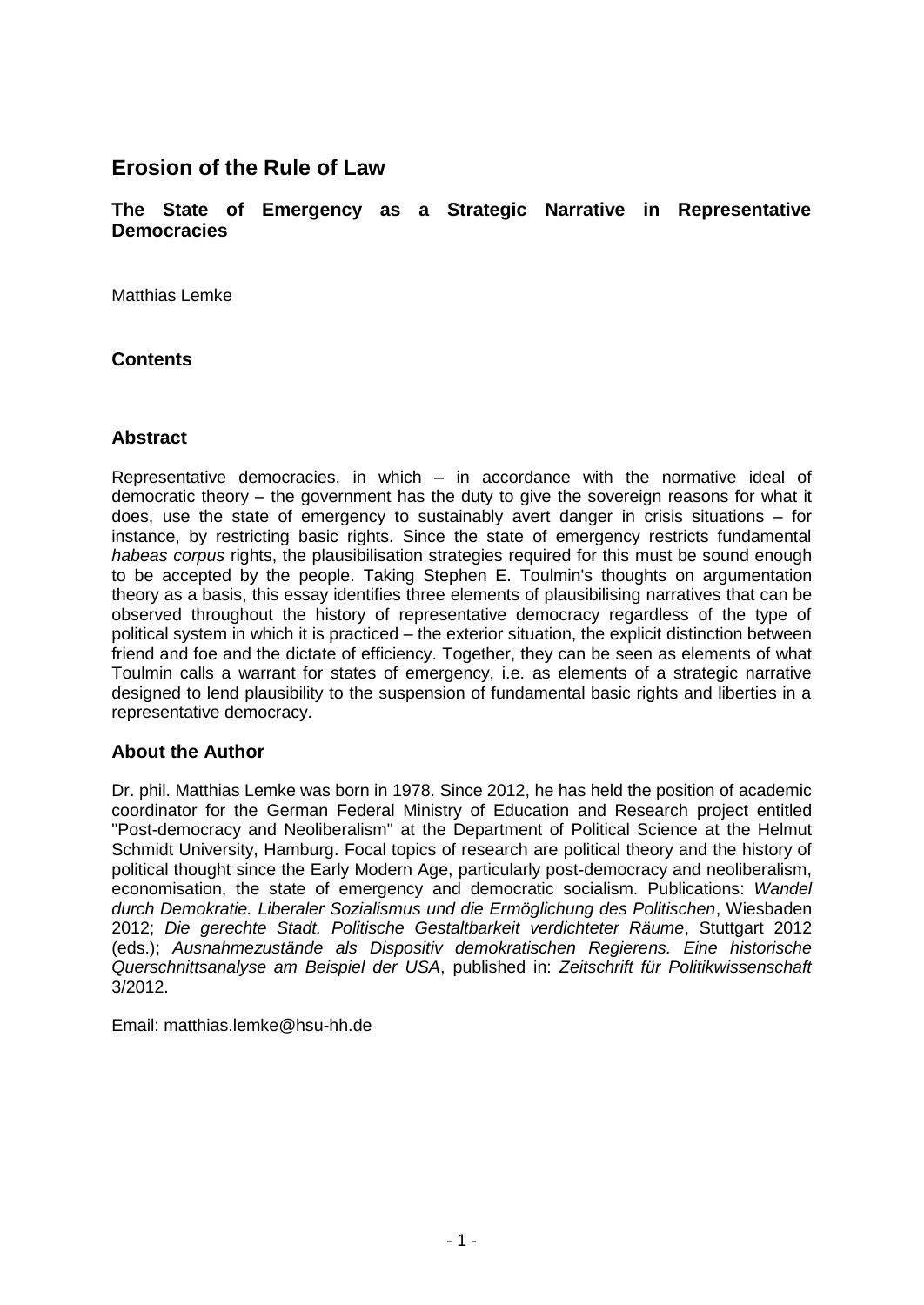#### **1. The State of Emergency and the Constitutional State - A Problem Relationship**

There has been a remarkable expansion of executive powers in the recent history of western democracies. Legislative practice after 11 September 2001, primarily in the USA (cf. Lemke 2012: 322-326), but also in other western democracies, is not the only evidence of the increasing use of states of emergency<sup>1</sup>. Expansions of executive powers in an unusually short period of time compared to the previous decades were also observed in France in the wake of the suburban unrest in 2005/2006 (cf. Lemke 2010: 94-99; 2013)<sup>2</sup> and in Spain in response to a wildcat strike by air traffic controllers in December 2010 (cf. Lemke 2011: 382- 390). If the main aim of these states of emergency is to impose a temporary or permanent suspension of habeas corpus rights, western democracy can be diagnosed as suffering from a significant crisis in which the promise of the comprehensive rule of law associated with it is eroded – or at least put up for negotiation arbitrarily and willingly in a given situation.

This indicates the core of the problem, the relationship between democracies and the state of emergency. How far may a democracy go to protect itself – against whatever danger may arise? Part of this issue is the problem of weighing up different interests, which points to the dilemma of a republic – even a democratic republic – being unable to find salvation in injustice on account of its conception of itself as a constitutional state – even if its existence is at stake. Machiavelli was less demure, writing in his *Discorsi* (1531):

"And therefore I will say, in conclusion, that those republics which in time of danger cannot resort to a dictatorship, or some similar authority, will generally be ruined when grave occasions occur." (Machiavelli 1990: 185).

Machiavelli is not alone in his assessment that the state of emergency modelled on the *Roman dictatorship* can be of great assistance. Also authors of considerable importance for modern representative democracy such as those writing for the *Federalist Papers*, in particular Alexander Hamilton, regarded the concentration of executive power as an effective means for dealing with crisis situations:

"The violent destruction of life and property incident to war, the continual effort and alarm attendant on a state of continual danger, will compel nations the most attached to liberty to resort for repose and security to institutions which have a tendency to destroy their civil and political rights."

To put it more bluntly, this means:

-

"To be more safe, they [i.e. the people, M.L.] at length become willing to run the risk of being less free." (Hamilton, as quoted by Adams/Adams 1994: 40).

On the other hand, how much is it worth for people to live in a republic like that which buys security with freedom and because of a pressing danger – whether real or imaginary is immaterial – takes refuge in an emergency regime?

As the length of time over which the problem has already been discussed suggests, it is hardly possible to find a hard-and-fast solution for this problem of self-preservation and the means required for each situation. Instead, another and far more interesting question regarding the relationship between the state of emergency and democracies ought to be posed in order to see the reasoning mechanisms that take effect in connection with the self-

 $1$  Cf. the reactions to the terrorist attacks in Madrid on 11 March 2004 and in London on 7 July 2005. For the definition of a state of emergency, cf. Rossiter (1948), Agamben (2004) and Frankenberg (2010).<br><sup>2</sup> Anglegaus to this is the unrest in London and other English sities in August 2011; of Alterried (

Analogous to this is the unrest in London and other English cities in August 2011; cf. Altenried (2011).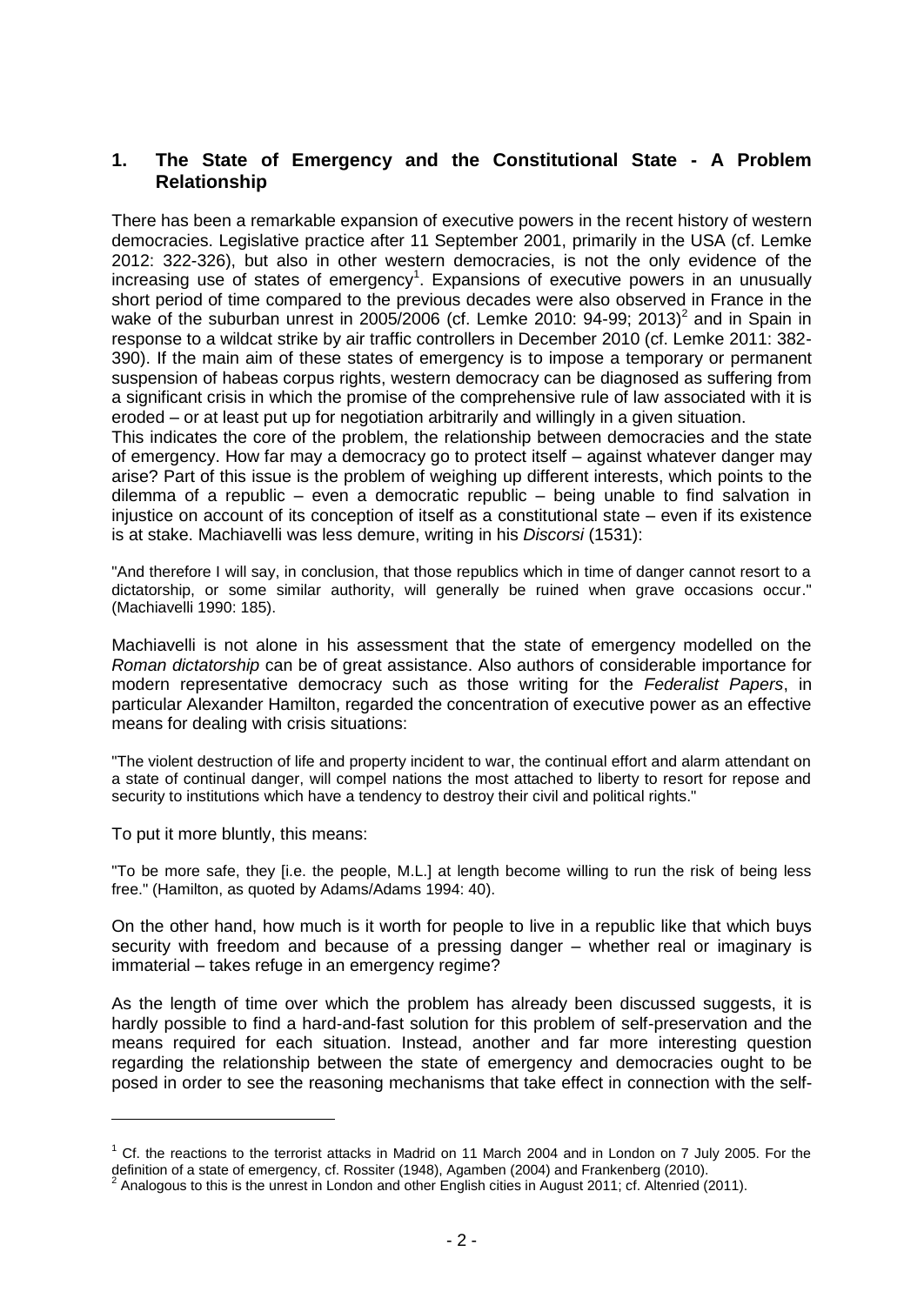preservation of a representative democracy. How can the civil liberties of citizens be curtailed at all in a representative democracy, particularly considering that the government has the duty to give them reasons for the decisions it makes? And what must happen for hard-fought rights to be voluntarily renounced?

Three steps are necessary to answer this question. The first step involves showing the extent to which a state of emergency can be regarded as a narrative that can be operationalised politically and generate acceptance among the people. By taking up the theme set out by Stephen E. Toulmin, it is possible to show that crisis intervention activities must draw on – recurring – narratives to be accepted as plausible measures by the sovereign. The second step involves illustrating the narrative of the state of emergency and its elements in historical and empirical terms. With a view to different crisis situations in constitutional states in which representative democracy is practiced, it is possible to distinguish between three elements or narrative threads that – in varying combinations or by themselves – are capable of making the suspension of specific norms plausible to the public. The description of these elements leads to a final reflection on the extent to which the present increase in narratives, for which there is empirical evidence, can also be regarded, so to speak, as being indicative of the declining stability of the normative core of representative democracy – the rule of law.

# **2. The Strategic Narrative in Representative Democracies**

According to the normative assumption in Habermas's discourse theory, collectively binding decisions are made in representative democracies by means of the link between their institutions and the sovereign that is established by the medium of language. The purpose of this link is to arouse debate on the need for a specific policy output. The executive has the duty to give reasons to the people, i.e. to the political public<sup>3</sup>, for all the decisions that ultimately facilitate policy outputs.

Using Stephen E. Toulmin's thoughts on argumentation theory (1975; 2003), the aim is to show that a specific plausibility horizon is drawn on for every reason given. This horizon is not part of the argument in a narrower sense, but enables the argument – the specific form of turning data into conclusions – to work. This plausibility horizon, which Toulmin calls a warrant, is important for evaluating an argument, and for doing so before a specific, material policy output is achieved. Making an analytical distinction between a formal argument and its plausibility horizon allows strategic narratives – narratives in representative democracies that are aimed at getting a decision brought about – to be put into discourse contexts that extend far beyond everyday debates on one topic. Specific political decisions, i.e. the material consequences of such plausibility horizons, mark the end of a (political) argument and subsequently become elements of strategic narratives themselves, since politics is a process that never ends. In the medium to long term, the material policy outputs themselves become elements of a warrant, a phenomenon which Michel Foucault describes in his amorphous concept of the *dispositive* as a "thoroughly heterogeneous ensemble" (Foucault 2003: 394; cf. Agamben 2008) of material and immaterial elements of the discourse.

Toulmin says that – starting with the formal deduction of the elements of the plausibility horizon – an argument is quite fundamentally any statement that is accepted in terms of its contents and that has a claim to being valid due to it being articulated and heeded by others:

 $3$  The statement that reasons must be given for political decisions made in a representative democracy links democratic decision-making processes with - successful - arguments. This normative view must be considered against the contrasting realistic view that the number of reasons given to the political public, to whom information is conveyed using language, is decreasing - particularly in the post-democratic era - and that legitimacy for political decisions is being generated by other means. In this essay, the terms plausibilisation or plausibilising narrative is used to denote this way of generating legitimacy, which does not primarily involve the use of arguments. In political practice, the distinction between argumentation and plausibilisation can be assumed to become blurred.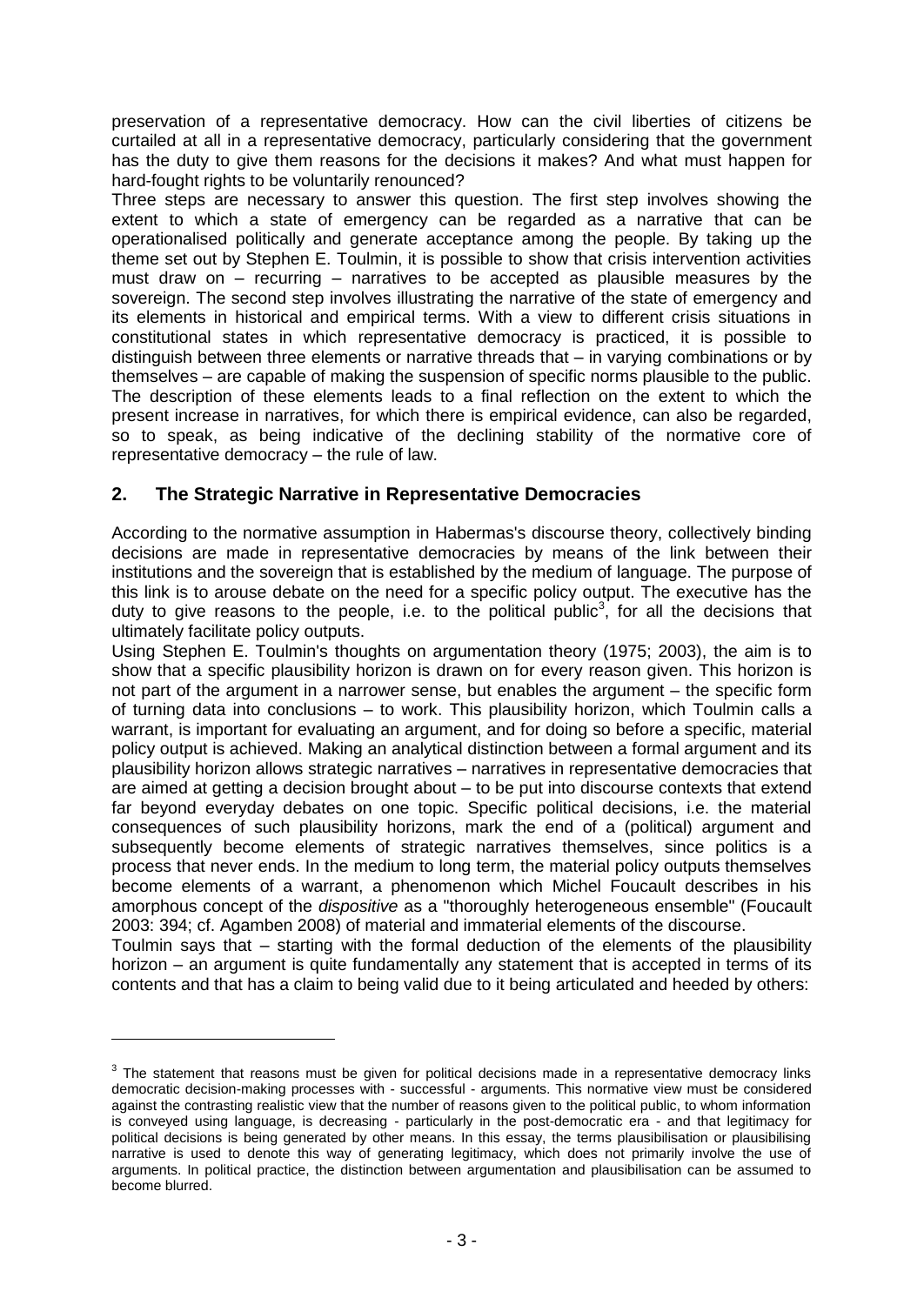"A valid argument or a well-reasoned or reliably supported claim is one that will stand up to criticism and can be supported by a reasoning that complies with the standards that have to be met for it to be accepted (Toulmin 1975: 15)."

Hence, arguments articulate contents with a claim to validity and aim in their own finality to defend this validity or have the contents accepted as valid by others. In structural terms, the "practical business of argumentation" (ibid: 87) consists of three elements:

"Arguments are made up of three claims: 'minor premise, major premise; therefore: conclusion'" (ibid.).

To explain how conclusions – claims that are accepted as valid and thus intersubjectively plausible – come about, Toulmin makes a distinction in which the reasoning process prior to the *conclusion (C)* is divided into an explicit and an implicit element. What the two elements have in common is that they contain information that is relevant to the conclusion insofar as they express specific facts required for a conclusion to be drawn and determine the way in which the reasoning is done on the basis of these facts. When forming the starting point of an argument, Toulmin refers to original facts as *data (D)* and to the information also used to legitimise the specific practice of reasoning as *warrants (W)*:

One of the reasons for making a distinction between data and warrants is that explicit reference is made to data, whereas implicit reference is made to warrants. It can also be noted that warrants are general and determine the correctness of all arguments of the type concerned. [...] The warrants to which we commit ourselves are implicit in the particular steps from data to conclusions that we are prepared to take and permit (ibid: 91).

The logic of the links between data, warrants and conclusions and their respective functions in the reasoning process can be illustrated by means of a specific example, as presented here in Table 1:

| <b>Element</b> | Link            | <b>Content</b>                                           |
|----------------|-----------------|----------------------------------------------------------|
| Data (D)       |                 | "Harry was born in Bermuda."                             |
| Warrant (W)    | <b>lbecause</b> | "A man born in Bermuda is legally a British<br>citizen." |
| Conclusion (C) | therefore       | "Harry is a British citizen."                            |

Table 1: Analysis Format for Arguments (General)

© Matthias Lemke in 2013 taking up topic in ibid: 91; cf. like Toulmin (2003: 92).

Table 2 illustrates that this format can also be applied to strategic narratives in the context of the public plausibilisation of the suspension of norms, but with the difference that the warrant comprises various elements (in this case three):

|  | Table 2: Analysis Format for Arguments (State of Emergency) |
|--|-------------------------------------------------------------|
|  |                                                             |

| Element        | Link            | <b>Content</b>                                                                               |
|----------------|-----------------|----------------------------------------------------------------------------------------------|
| Data (D)       |                 | There is a (severe) crisis.                                                                  |
| Warrant (W)    | <b>lbecause</b> | Exterior situation and/or distinction between<br>friend and foe and/or dictate of efficiency |
| Conclusion (C) | therefore       | The suspension of norms / declaration of a state<br>of emergency is unavoidable.             |

© Matthias Lemke in 2013.

What does not change in the reasoning for the necessity of a state of emergency is, on the one hand, the crisis diagnosis and, on the other, the declaration of a state of emergency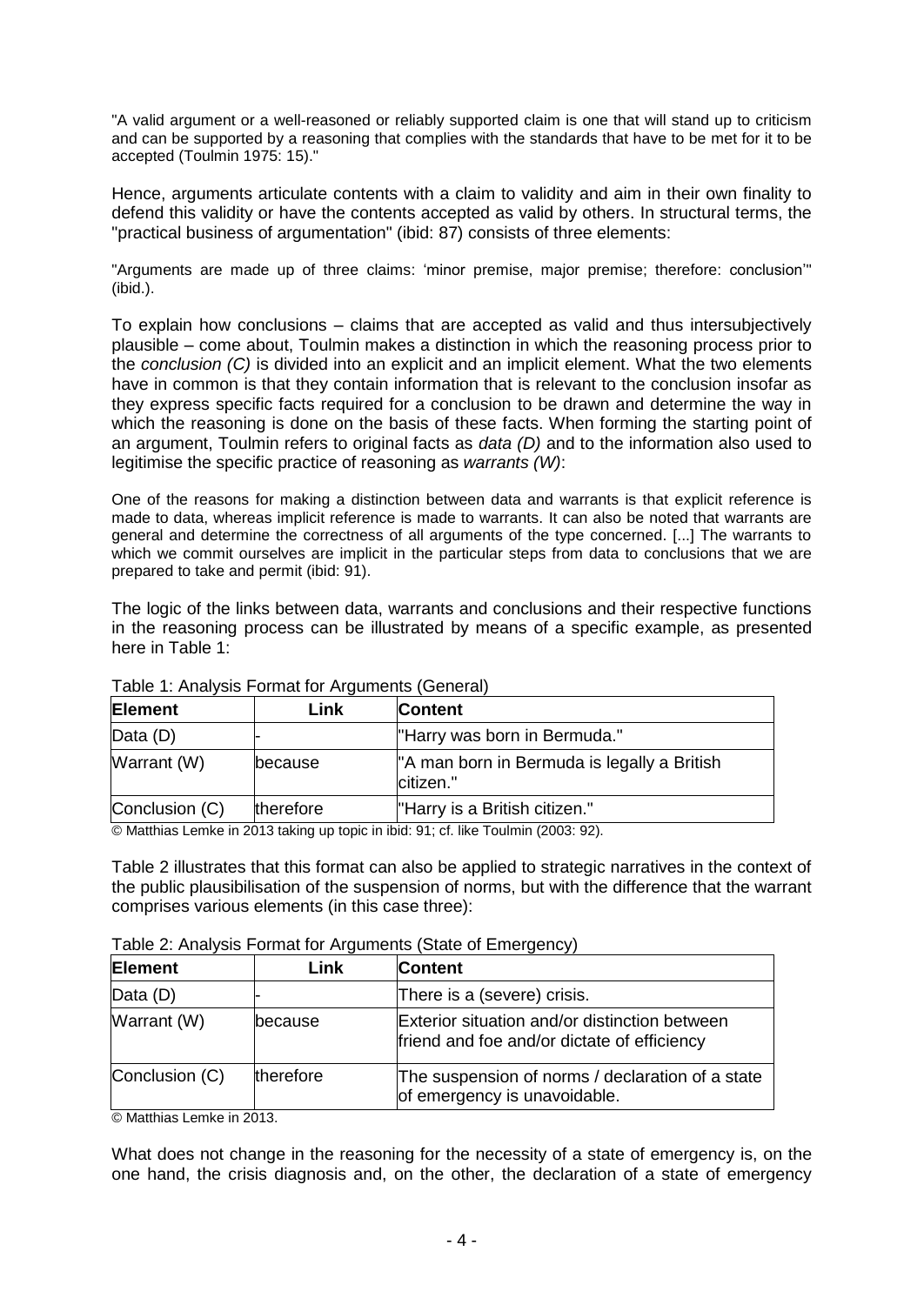itself. There is variance in the domain that Toulmin identified as the implicit part of the reasoning if it serves to subtly and informally legitimise the decision: in the warrants. Warrants work like "glasses" (Toulmin 1981: 121) which – to use a metaphor originating from the theory of science – render realities visible in a specific manner without themselves featuring beyond their function. This makes two things clear: The *strategic narrative* of a state of emergency is to be found in the *warrants* that outline the plausibility horizon of a specific political decision. This – conversely – allows different types of states of emergency to be identified from individual elements of the strategic narrative in accordance with the different ways in which their *warrants* can be composed.

Hence it follows that the analysis of states of emergency and the reasoning for them in representative democracies requires searches to be conducted for the contents of the established *warrants*. The respective *warrants* must be used to identify how precisely the particular link established for each state of emergency between the *data* (existence of a specific crisis) and the *conclusion* (suspension of norms in a state of emergency) was legitimised.

# **3. Narrative Elements Plausibilising a State of Emergency**

The following remarks are intended to show what content has been used by the executive to legitimise a certain link between the *data* and the *conclusion* vis-à-vis the political public when states of emergency have been declared in representative democracies. Certain elements constantly recur in the *warrants* used to legitimise the suspension of norms.

#### 3.1 Exterior Situation

The creation of an exterior situation is the narrative that can be traced back the furthest in the reconstruction of recurring elements of warrants in the reasoning given for states of emergency. The plausible reasoning for the need for expanding executive powers is based on the construction and identification of a collective player outside a state's own constitutional order. He is portrayed as being hostile or harmful to the political existence of a state's own collective subject. To fend off the actions of this player, it is necessary to expand executive powers. The exterior situation thus creates a defensive situation that legitimises and lends plausibility to the claim that exceptional practices are forced to be applied from the outside. This is important because it makes the actual suspension of norms appear to be something that nobody wanted, but is forced upon them. This lends it additional legitimacy because there are fewer grounds for suspecting that the executive is accumulating power for selfish reasons. Two scenarios can be used *pars pro toto* here to illustrate this specific warrant: the constellation of the players in the American Civil War as was brought to bear in the case *Ex parte Milligan* (1866) and that of the Algerian War of Independence (1954-62). The specific warrant of an *exterior situation* for *Ex parte Milligan* (cf. Lemke 2012: 310-317) can be reconstructed on the basis of the appropriate judgment issued by the US Supreme Court. The lawsuit decided in favour of Lambdin P. Milligan is a milestone in the debate on crisis-induced emergency situations in representative democracies since it established the

limits that can be imposed on civil rights by the suspension of norms – doing so for the first time in favour of the plaintiff. When stating the grounds for the judgment, Justice David Davis said, "The importance of the main question presented by this record cannot be overstated for it involves the very framework of the

government and the fundamental principles of American liberty" (US Supreme Court 1866: 109).

*Ex parte Milligan* thus becomes a political case, since it imposes limits on what the executive can do by placing norms under judicial control. By using the *external situation* concept, the executive had been able to significantly expand its powers compared with those it had in a "state of normality". This measure was aimed at maximising the efficiency of counterinsurrection efforts and – judging from the need for republican self-preservation expressed in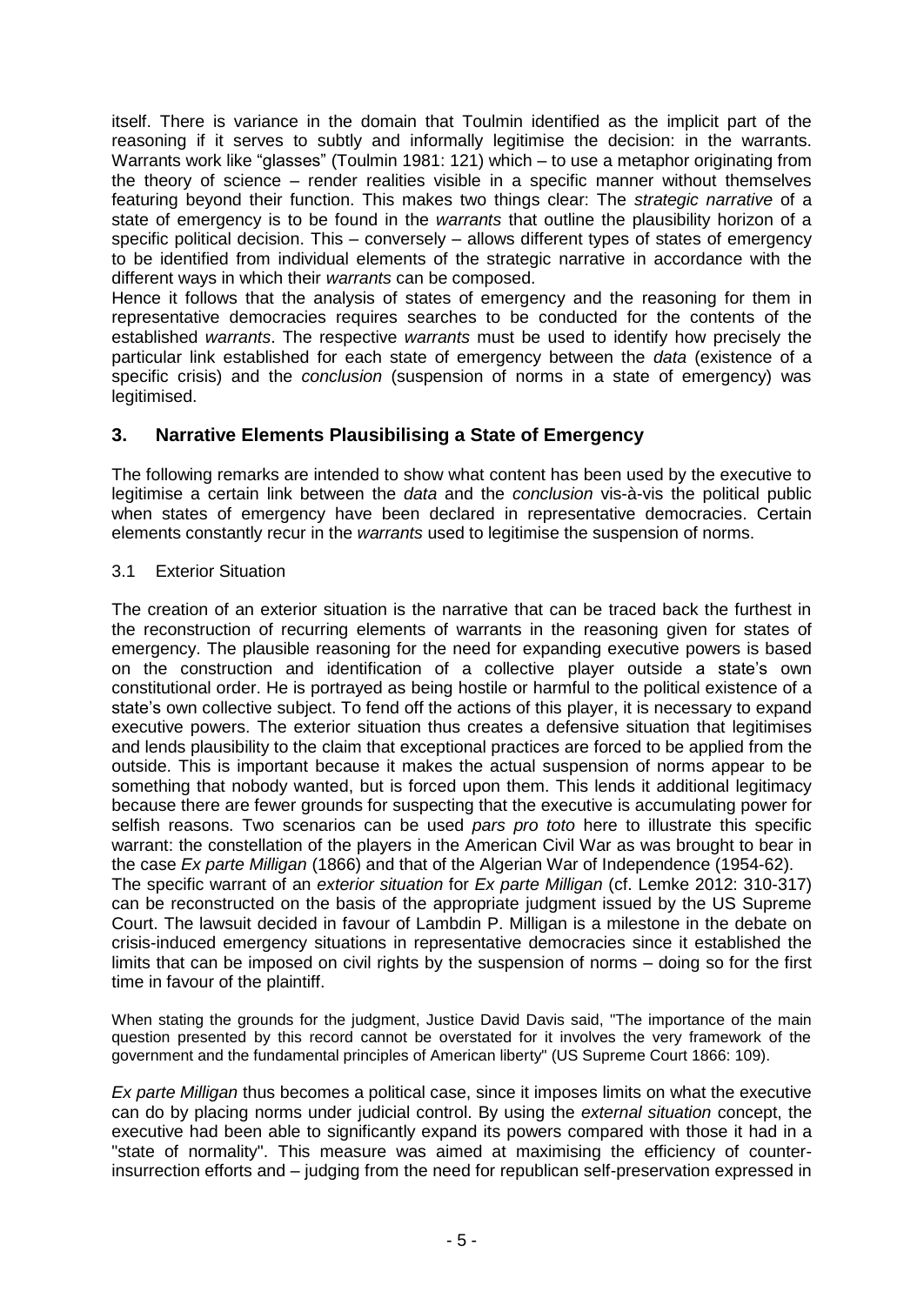the *Federalist Papers* – was logical from the executive's point of view. The measure was rendered plausible by a warrant that transported an *external situation*. This is made exemplarily clear in an order Lincoln issued to the armed forces.

"You are engaged in repressing an insurrection against the laws of the United States. If at any point [...] you find resistance which renders it necessary to suspend the writ of habeas corpus for the public safety, you personally or through the officer in command at the point where resistance occurs are authorised to suspend that writ." (Lincoln 1861).

Lincoln's practice of implementing crisis-induced suspensions of norms, which was aimed at increasing efficiency in the repression of *insurrections* by the US Army for the good of "public safety" and achieving the sustained self-preservation of the legal framework established by the United States, was thus essentially based on an *external situation* that was created by the use of such terms as *insurrection* and *against the law*. The actual suspension of *habeas corpus* as an expression of the expansion of the executive's powers derives from a *rebellion* being diagnosed that is interpreted by the *Federal Government* in the historical context as an illegal attempt on the part of a group of states to bring about secession. This causes a manifest conflict to arise over the interpretation of the central government's powers on the one hand and the constituent states' sovereign power of ultimate decision on the other. Although it is applied within the United States, the reasoning for a state of emergency thus takes on a quasi international quality that renders it possible to make a distinction in the sovereign between citizens and non-citizens and hence, with judgmental intent, between (law-abiding) friends and (lawless) foes.

While exceptional government action is derived from and legitimised by a distinction being made in the imputed position on the law in the *Ex parte Milligan* case, the concept of making a distinction between interior and exterior works slightly differently in the Algerian War of Independence(for details, cf. Lemke in particular). One case in which it is successful is the decolonisation conflict in which the French colony of Algeria seeks to gain its independence from France, and another is the *internal* conflict itself that erupted over the debate on Algeria's future status. On examination, the specific arguments Charles de Gaulle used in the early days of the Fifth Republic to plausibilise the declaration of a state of emergency reveal that he repeatedly claims that the supporters of the President and his policies are on the one side – the *right* side – and his opponents, that is to say, those in favour of Algeria's continued annexation to France, are on the other side – the *wrong* side. The repetition of this narrative for years, the more or less latent warlike unrest and the internal instability of France, with the country divided over the issue of Algeria, created a political atmosphere which led to a state of emergency actually being declared under Article 16 of the constitution of the Gaullist Fifth Republic on 22 April 1961 during the so-called *Generals' Putsch*. Although Algerians were French nationals *from the legal point of view*, they were ostracised and also ascribed the connotation of being foes. The proximity of the strategic narrative regarding the creation of an *external situation* to that of the explicit friend-foe distinction thus becomes apparent. This suggests that although these two reasoning mechanisms can be considered separately from an analytic angle, *the friend-foe distinction* in practice seems to be a latent structure in the creation of an external situation.

#### 3.2 Explicit friend-foe distinction

In most cases, the creation of an *external situation* is not a neutral distinction, but rather an assessment. Such assessments – which first featured in the *Korematsu v. United States* case – are made in the context of an *explicit friend-foe distinction*, which marks a further warrant. Distinctions in which specific motives or attributes – for example, of a racist or incriminating nature – are stated with the aim of arousing derogatory emotions towards the outside or towards others are explicit assessments and thus different in quality. The *explicit friend-foe distinction* differs from the aforementioned warrant and its logic in that reference is made not only to the non-identity of the others, but also to their *alterity* – in a pejorative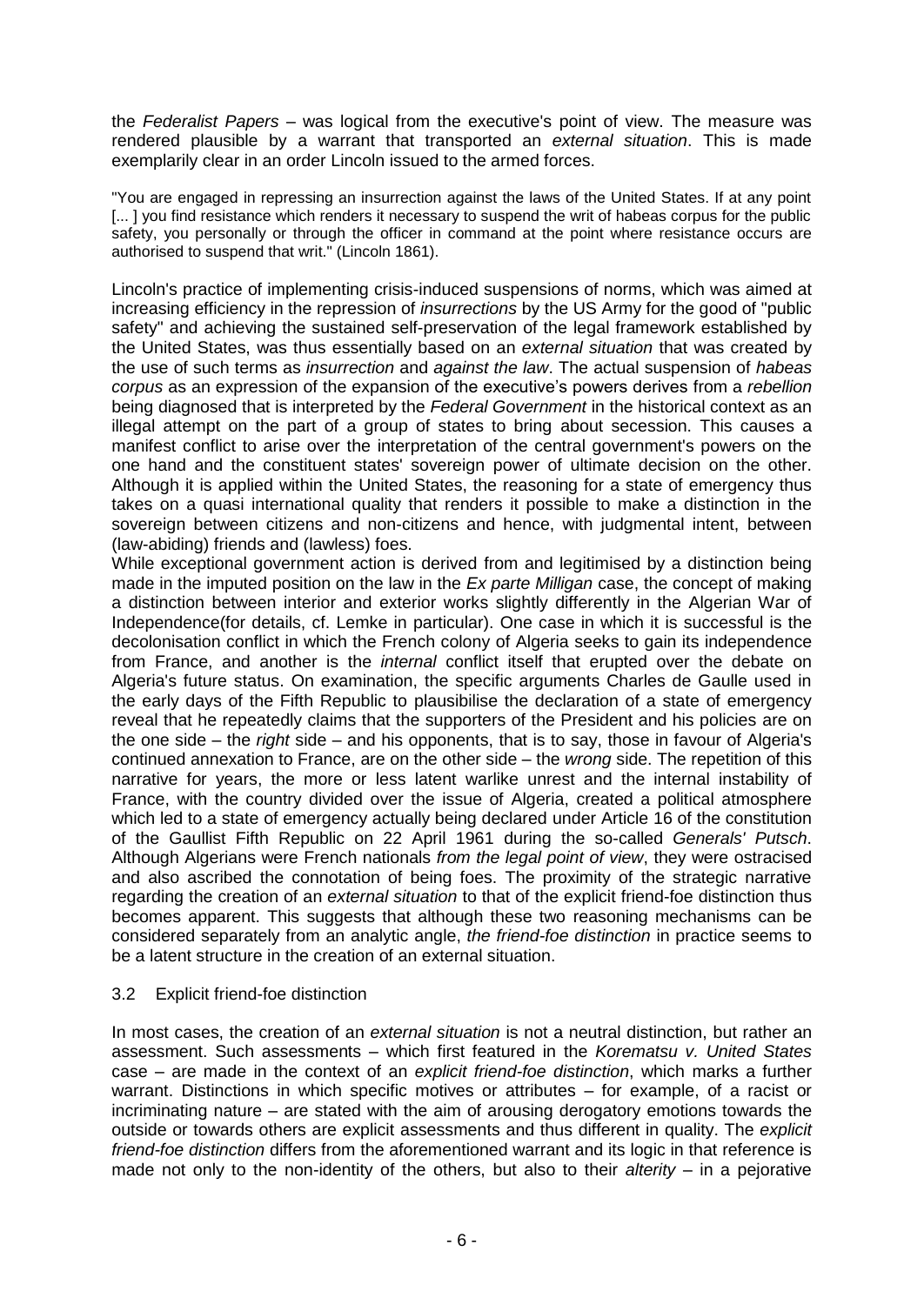sense – in order to lend plausibility to the need for emergency measures. Under such a fearbased policy, "others" are precisely not chance adversaries, but the existential foes upon which Carl Schmitt based his concept of politics. Such *explicit friend-foe distinctions*, as pejorative references to alterity, can be found in reasoning for states of emergency in various forms and intensities. While the defamation of an entire occupational group out of envy is still a comparatively mild form of distinction  $-$  no matter how unfortunate it may be, this classification is on no account meant to be cynical, but is necessary for analysis purposes –, other distinctions are connected with xenophobic or even overtly fascist motives.

The *debate on unequal wealth, income distribution and opportunities* that was initiated by the executive in connection with the Spanish air traffic controllers' strike in December 2010 and meant to incriminate the air traffic controllers is an example of a comparatively mild form of distinction. In the case of the striking air traffic controllers, it was only through the partial suspension of the constitutional fabric due to the declaration of a *state of alert* that it was possible to override the basic right of "workers and employers to adopt collective labour dispute measures conflict" (Section 37(2) of the Spanish Constitution)<sup>4</sup>, which is normally explicitly guaranteed by the constitution. The declaration of a state of alert in response to illegal industrial action by the air traffic controllers seemed necessary because there was clearly no guarantee that the functioning of "essential public services" could be ensured. The precise definition of "essential pubic services", the functioning of which must also be ensured in the event of industrial action, is contained in Royal Decree 1673/2010 of 4 December 2010 (cf. Ministerio de la Presidencia 2010). The Royal Decree states that:

"Section 19 of the Spanish Constitution grants all Spaniards the right to freely choose their place of residence, and to freely move about within the national territory. This right is also granted to all other persons as a result of the international treaties and agreements to which Spain is a party." (ibid: 101222).

The root of the crisis is the determination of "exceptional circumstances" (ibid.) in the form of the violation of the basic right to freedom of movement. According to the Royal Decree, neither Spaniards nor aliens in Spanish territory were able to exercise this basic right because of the strike. Since the basic rights guaranteed by the constitution are features of Spanish democracy, however, the declaration of a state of alert seems to be an appropriate response to the air traffic controllers' strike. On the other hand, the strike is highly criminalised, since it was not the industrial action that was taken into account in the assessment of the situation, but solely the violation of the basic right to the freedom of movement by the air traffic controllers. In this instance, the argument in which the state of alert was embedded was based on the generation of envy and accusations of criminal conduct. In addition to the postulate of the greater number having a privilege – all Spaniards as bearers of basic rights versus striking air traffic controllers –, the situation must be set in a specific framework that consequently permits an internal distinction to be made among the sovereign. This internal distinction, which makes an internal *explicit friend-foe distinction* possible and, by implication, exceptional action against this internal foe on the part of the executive necessary, is based on the metaphor of hostage-taking. Hence, the air traffic controllers' strike is no longer described in media coverage as industrial action – albeit illegal. Instead, air traffic controllers are described as a numerically small and extremely wellpaid elite that is taking an entire country, whose citizens want to exercise their basic right to mobility, hostage in pursuit of its own ends. According to the media, behaviour that is errant and causes economic damage is unacceptable and the perpetrators must be brought "to reason" (Wieland 2010: 2). The group of air traffic controllers becomes the collective target for the measures that can be implemented in a state of alert.

 $4$  The section in full reads as follows: "The right of workers and employers to adopt collective labour dispute measures is hereby recognised. The law regulating the exercise of this right shall, without prejudice to the restrictions which it may impose, include the guarantees necessary to ensure the functioning of essential public services."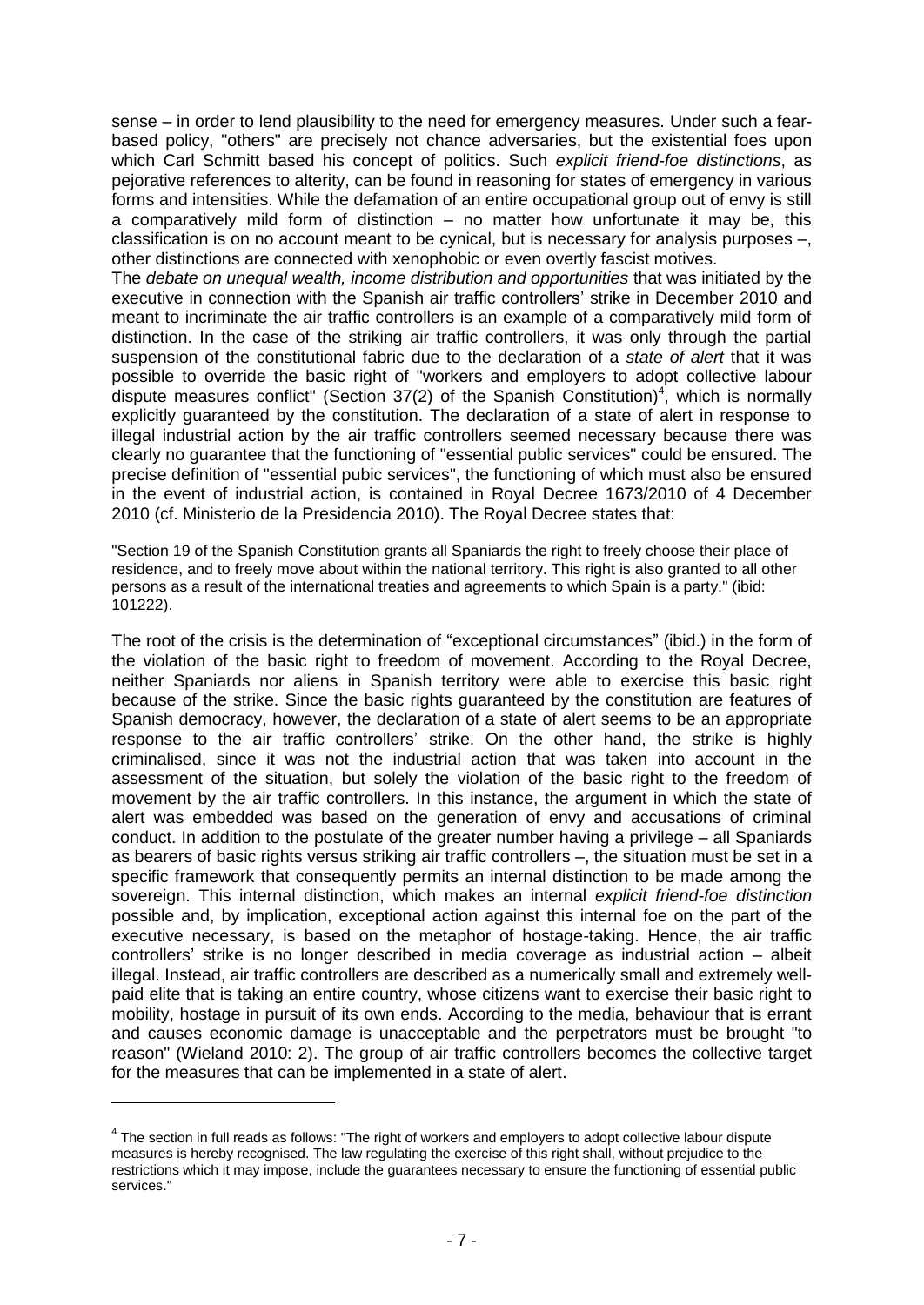"The declaration of the state of alert affects the entire territory, all airport control towers, the network and control centres [...] [and] all air traffic controllers (Ministerio de la Presidencia 2010: 101222).

The framing of the situation as the taking of hostages permits not only the actual reasons of the air traffic controllers for their actions to be passed over, but also  $-$  alleged  $$ responsibilities to be clearly assigned. The sentence "We will let justice take its course" (Cáceres 2013: 7) is not a neutral statement made by the Spanish Minister of Transport, Jose Blanco, but an open threat that manifests itself in the declaration of the state of alert. A decision that the Spanish government no longer actively takes, that it did not want to take or even bring about, but that – to stick to the semantics of the argument – it is forced to take by the "hostage takers". Supplementary to the internal *explicit friend-foe distinction*, the executive claims to be in a purely reactive position and does not suspend the norms in the stream of events, but is forced to do so. The claim that the government with the prime minister at its head did not hesitate [...] when it was a matter of protecting the public (Blanco Lopez 2013) is a defensive-minded internal description of this government action that is interpreted to be purely reactive. In addition to the assignment of responsibility that is achieved by the construction of the foe image of the *air traffic controller = hostage taker*, the identification of the air traffic controllers as foes permits an internal distinction to be made among the sovereign, the Spanish people. The result is that the group of air traffic controllers becomes an object of projection which fulfils two functions in this "war" (ibid.): It allows the concrete personal legitimisation of expansions of executive powers by the government and the precise targeting of measures. The intentional construction of a minority as a *pejorative alterity* serves to generate approval for the executive among the remaining majority of the sovereign because the executive is seen to be acting in the "interes general" (ibid.).

The USA's reaction to Japan's attack on *Pearl Harbour* has a significantly more complicated plausibility horizon. The *Korematsu v. United States* case*<sup>5</sup>* (cf. US Supreme Court 1944) goes back to a practice based on "racial prejudice, war hysteria, and a failure of political leadership" (United States Statutes at Large 1988: 2) that manifests itself in the curtailment of civil liberties for Japanese Americans. They only represent a very small group, in relation to the total population, but their members were henceforth considered *enemy aliens* (cf. Lemke 2010; 2012 for further details) and approved for what was considered a minor restriction of their civil liberties for the very reason that they were outnumbered by the rest of the population. In this case, the pertinent *greater number argument* involves a purely quantitative weighing up of interests, which itself is based on a profound uncertainty regarding the immediate future. The assumption of a risk that is sufficiently probable and cannot be adequately narrowed down in terms of how it might spread reduces inalienable civil liberties to a calculable object which, if the conditions are favourable, can also be written off:

"Like curfew, exclusion of those of Japanese origin was deemed necessary because of the presence of an unascertained number of disloyal members of the group, most of whom we have no doubt were loyal to this country." (US Supreme Court 1944: 219).

As far as the *Korematsu v. United States* case is concerned, this means that Korematsu is stripped of his real civil rights because the predicted risk is also classified as real. This way of providing reasoning for the state of emergency therefore confounds the levels of actual and predicted reality, with the result that predicted reality becomes the decisive criterion for the suspension of norms. The effort to protect the population makes the idea of threat prevention appear more attractive, despite the fact that it comes with a massive loss of basic rights. In terms of motivation, the fear of future events leads to plausibility being lent to the

<sup>&</sup>lt;sup>5</sup> For information on the problem of preserving the civil liberties of the Japanese Americans, see Rossiter (1948: 280 et seq.); for information on the case history, see Takezawa (1995); for the strict scrutiny used to weigh up the government's interests against civil liberties, see Winkler (2006).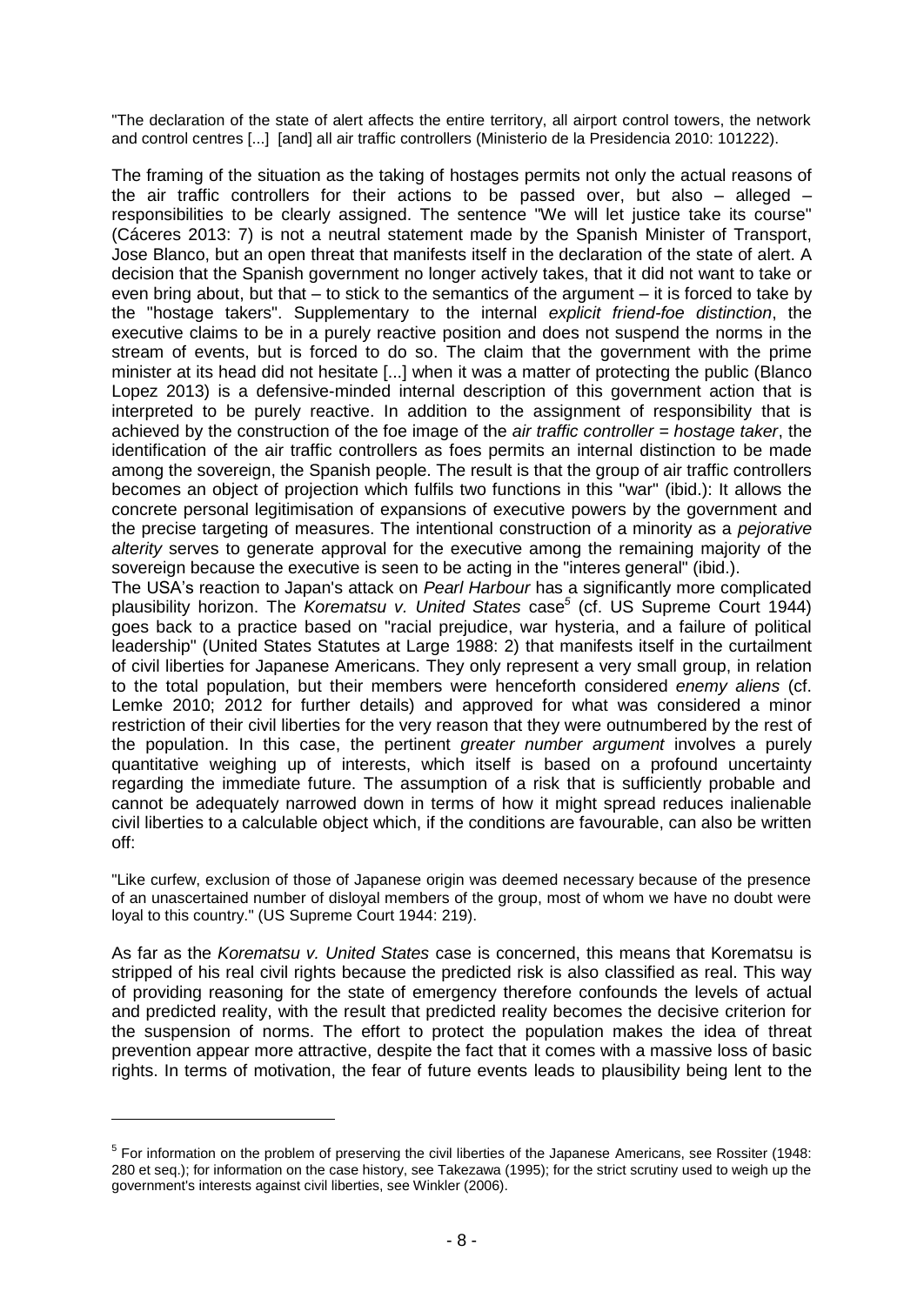state of emergency. In his statement of dissent, Justice Murphy refers to this fear as *racism*. As regards the reasons for his *dissent*, he explains:

"This exclusion of all persons of Japanese ancestry [...] from the Pacific Coast area on a plea of military necessity in the absence of martial law ought not to be approved. Such exclusion goes over 'the very brink of constitutional power' and falls into the ugly abyss of racism." (US Supreme Court 1944: 233).

Justice Murphy points out that there is the danger of a degenerative perpetuation of a state of emergency when the reasons for constructing a *pejorative alterity* threaten to cease being entirely objective. A situation like this exists when it is based on attributions assigned to groups of people that do not provide reasoning for an alleged state of affairs that can be plausibilised intersubjectively (cf. US Supreme Court 1944: 240 et seq.). The prerequisites for this state of affairs are met in the *Korematsu v. United States* case because reference is made to the Japanese ancestry of the suspects, which is considered sufficient for an *exclusion*, irrespective of whether any member of this collectively addressed group has actually committed an offence or not:

"It is the case of convicting a Citizen as a punishment for not submitting to imprisonment in a concentration camp, based on his ancestry, and solely because of his ancestry, without evidence or inquiry concerning his loyalty and good disposition towards the United States." (US Supreme Court 1944: 226).

Justice Murphy also states that executive expansion should not be progressively exhausted by the executive by means of prejudice and scapegoating, but instead hedged in. For it is clear that the declaration of a state of emergency not only means an expansion of executive powers. It also means the beginning of a process of segregation in a formerly homogenous society, particularly if an *actual external situation* cannot be indicated. As with the suburban riots in France, it is clear that once *pejorative alterity* emerges from the latency stage, it is capable of undermining governance in representative democracies. For the institutions established by the sovereign in this case turn against the sovereign itself.

The warrant is further intensified in view of the legislative practice and case law in the United States following 9/11. In the context of the Supreme Court's decision in the *Boumediene v. Bush* case, an *external situation* intensified by *pejorative alterity* is rendered permanent in the so-called *War on Terror* and is no longer restricted to a specific period, let alone supported by a specific reasoning. The US government has passed a number of laws for the permanent future task of combating terrorism (of which the *USA PATRIOT Act* is the bestknown and probably the most controversial) and issued *Executive* and *Military Orders*, including that of 13 November 2011, which established the figure of the *unlawful enemy combatant*. <sup>6</sup> The permanent restriction of *habeas corpus* intended to be achieved by the establishment of this figure represents a significant expansion of the executive's powers to the disadvantage of individual persons and is a development that has repeatedly been the subject of proceedings before the US Supreme Court. In its effort to extend its room for manoeuvre, the Bush administration created a whole group of cases<sup>7</sup> that can be interpreted as relevant legal evaluations of *pejorative alterity*. Two aspects become clear if we consider the judgment delivered in 2008 in the *Boumediene v. Bush* case, which is among this group: On the one hand, it is possible to see the effort made by the executive to expand its powers by temporarily suspending *habeas corpus* completely, while on the other it is possible to see the contrary effort made by the judiciary to protect fundamental rights unconditionally. It is

<sup>6</sup> Cf. Bush (2001); cf. also *Military Commissions Act of 2006* (10 U.S.C. 948a) on the definition of the *unlawful enemy combatant*.

<sup>7</sup> Cases of particular relevance in this context are *Rasul v. Bush, Hamdi v. Rumsfeld, Hamdan v. Rumsfeld* as well as *Boumediene v. Bush*, cf. in this context the essay by Niday (2008) - focusing on *Hamdi v. Rumsfeld* and the implicit argumentative preparation for the softening of constitutional provisions.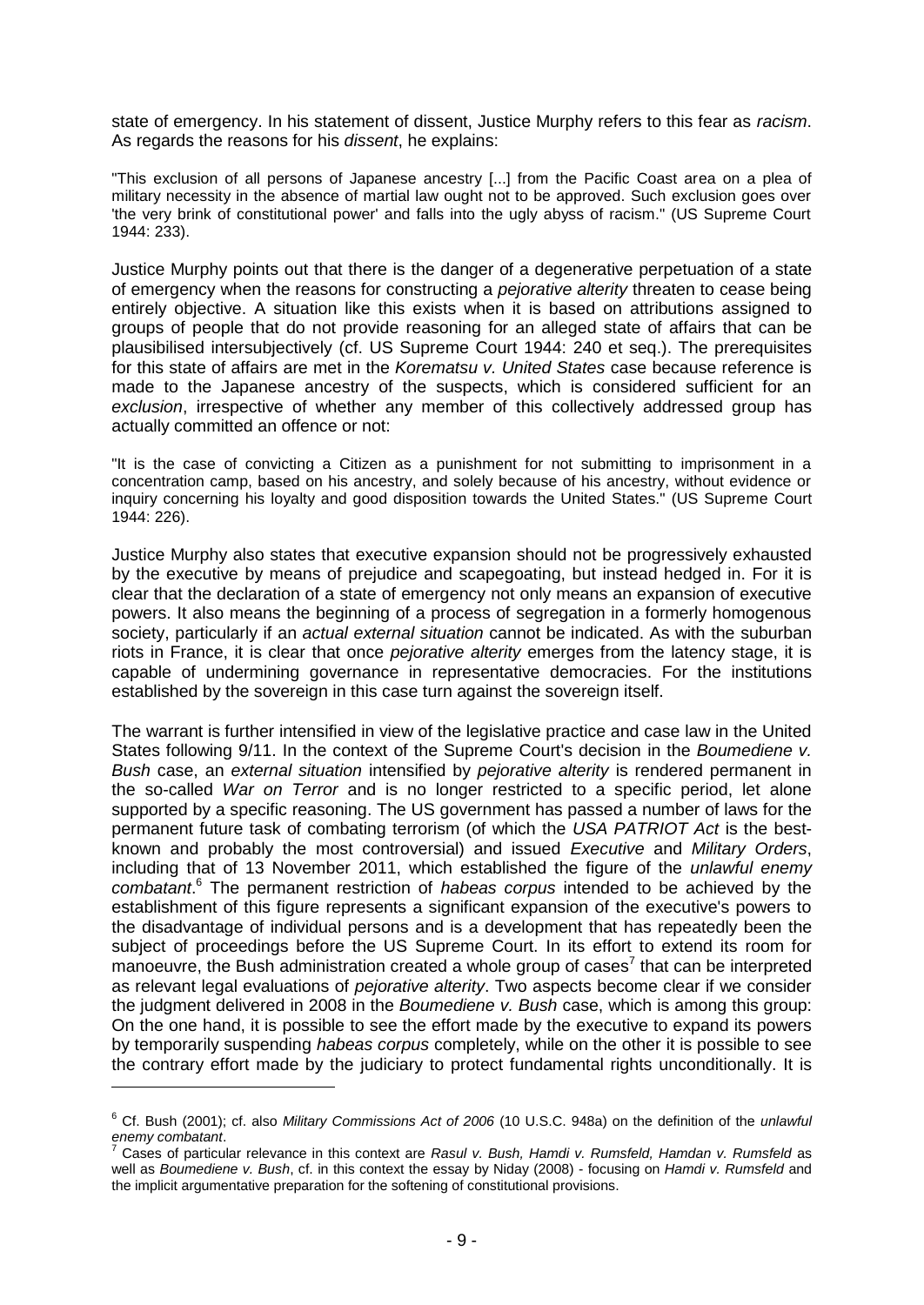the judiciary that is preventing the expansion of the executive and thereby standing up against the creeping erosion of democratic principles. When consideration is given to the central argument put forward by the government, it becomes clear against the background of the latently omnipresent enemy narrative that the figure of the *unlawful enemy combatant* serves to create a category of persons that can be subjected to efficient prosecution because they are categorically located outside the law.

"The Government contends that non-citizens designated as enemy combatants and detained in territory located outside our Nation's borders have no constitutional rights and no privilege of habeas corpus." (US Supreme Court 2008: 8).

This radical and both fundamental and structural questioning of the granting of rights by a representative democracy constitutes, as it were, not only the core of the *explicit friend-foe distinction*, but also an absolute intensification of it as a warrant. By claiming the absolute right to define who should benefit from the protective rights granted by the constitution and the *Bill of Rights* in a specific situation, the executive implicitly reveals the pressure it sees itself under to take action in such an heated up crisis situation.

#### 3.3 Dictate of Efficiency

This pressure to take action brings into view a third element involved in providing plausibility through narration. The necessity to take the right action quickly and comprehensively in an emergency situation leads to a version of warrants that can be referred to as the *dictate of efficiency*. Due to it being hedged in by constitutional legal provisions, the normal state is described as being cumbersome and having a retarding effect when it comes to resolving a crisis. The normality of a binding character – a core element of the belief in legal legitimacy – is allegedly relinquished in favour of enabling the executive, which has been largely relieved of constitutional restrictions, to solve problems better and faster. This plausibility horizon of the state of emergency is also not immune to the so-called hegemonic economisation that has frequently been diagnosed in recent times (cf. Schaal/Lemke). Crisis intervention in a state of emergency, formerly a reserve of the executive, can thus sometimes – and perhaps increasingly – be experienced as a marketable service. Economisation in connection with the reasoning for states of emergency always implies two things: the discussion of the most efficient way of using resources and the players involved in the resolution of the crisis, who will not automatically be the state, but may also be private contractors offering crisis intervention services. The disaster management following *Hurricane Katrina* set a type of precedent for this stricter version of the dictate of economised efficiency and the accompanying shift in focus as regards the provision of plausibility through narration, the emphasis now being more on *looking at a state of emergency from a market perspective*. The case brings together two players. One is the private security firm *XE Services* based in North Carolina, which was called Blackwater Worldwide until 2009.<sup>8</sup> It came to international prominence through its work as a so-called *private contractor* for various US departments, authorities and companies during the *Second Iraq War* (*Operation Iraqi Freedom*), during which mercenaries working for the company, which was considered to be the world's largest private provider of security and military services, attracted attention by using excessive force on several occasions. A lesser known fact is that the company, operating under the name of *Blackwater USA*, has also been involved in various civil defence and disaster control operations on the home front in America in connection with *Hurricane Katrina* in and around New Orleans. This far-reaching intervention by a private security firm in a disaster area

marks a shift in focus towards the economisation of a state of emergency. Crisis situations were previously been dealt with mainly by state institutions, but this restriction was lifted in -

<sup>&</sup>lt;sup>8</sup> The name *Blackwater* is used in the essay because the company operated under this name during the operation in New Orleans in 2005 that is examined in this analysis. The company has again changed its name and is now called *Academi*.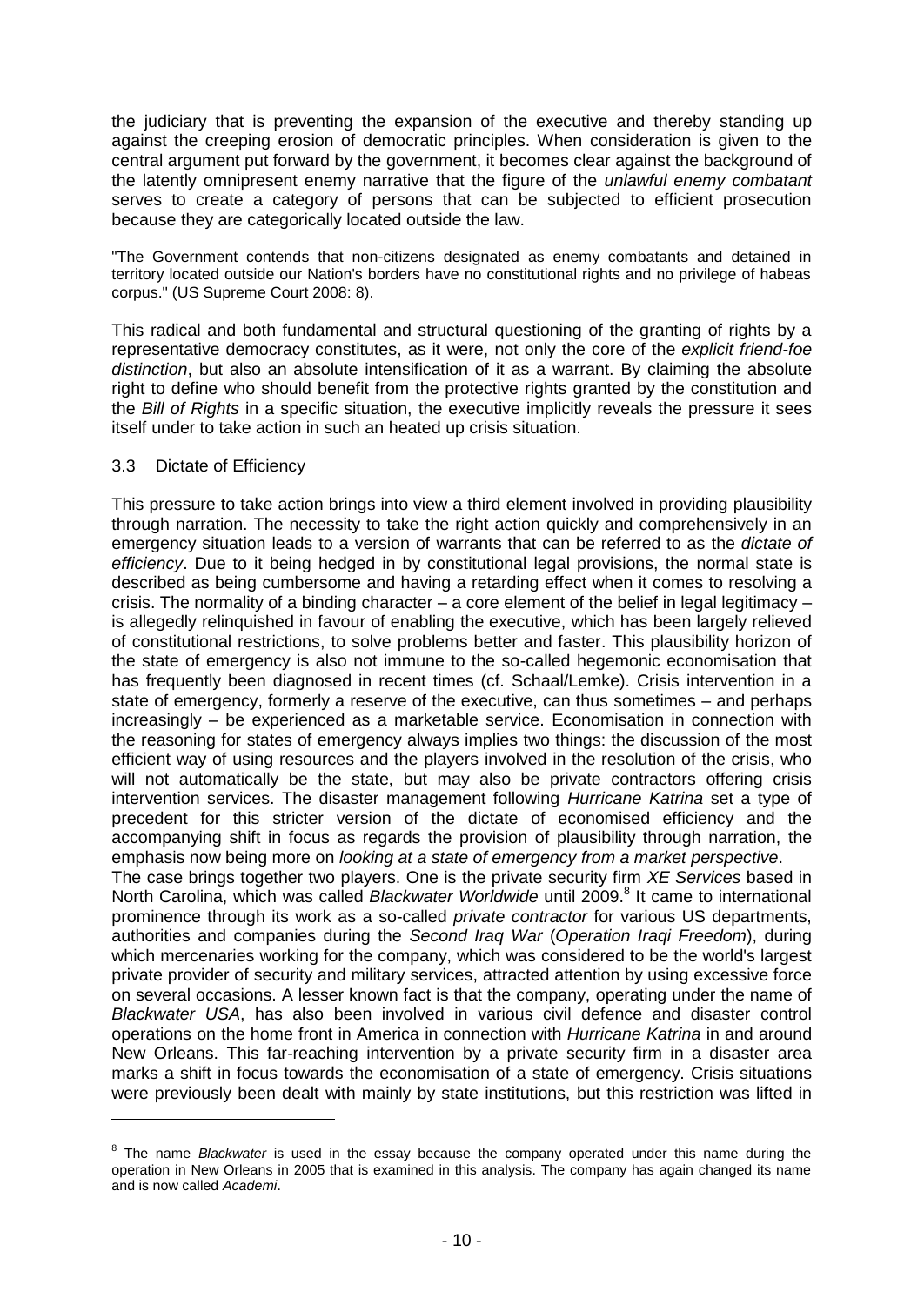2005. Private security companies have moved into the space between the citizens and the state. This constellation is controversial because the foundation of the legitimacy of state intervention in a state of emergency is fragile anyway and is now coming under additional strain due to the entrance onto the scene of a private-sector company that has no democratic legitimacy to be there: "FEMA<sup>9</sup>" – the other, the *public authority*, "is broken, because FEMA was supposed to be the link between people and government in time of natural disasters" (Pelosi 2006). Nancy Pelosi, the former Speaker of the House of Representatives, was dead-on with her description of this constellation in February 2006, after organisational and communicative shortcomings on the part of the public authorities during and after the disaster had become known. If *Katrina* reveals the continued inability of the pertinent authorities to provide adequate crisis intervention services, two crises concur in one point: on the one hand, the occurrence of a natural disaster and beyond that a manifest failure of the state in its effort to prevent and respond to it. In view of this double failure of the state in preparing and conducting the crisis intervention activities and the extreme urgency of the situation, the summoning of additional forces in the form of so-called *contractors*, i.e. particularly non-governmental ones, only seems consistent, because they can be provided quickly and usually also at low cost (compared to uniformed personnel) and because years of experience have been acquired in how to integrate private-sector companies in sensitive task areas. However, the routine integration of private-sector resources can be seen as a direct expression of a weak state if the situation is considered from the angle of democratic theory. It turns out to be a political problem that owes its virulence to the fact that not only the state's legitimacy becomes fragile in a state of emergency anyway, but also because the state's fundamental guarantee that it will deal with crisis situations responsibly and transparently has become precarious.

"[D]emocratic government is responsible government - which means accountable government - and the essential problem in 'contracting out' is that responsibility and accountability are greatly diminished." (Singer 2005: 126).

The provisions of the *Posse Commitatus Acts*, which are relevant when military force – or hired military force – is used within the state, are undermined by *private contractors* due to the fact that the *practice of looking at crisis intervention from a market perspective* means that intervention competence within the state can no longer be hedged in by law, but only by supply and demand. Accordingly, as the private-sector security service providers themselves are able to influence supply and demand, they are also able to influence their own significance, e.g. by specifically offering infrastructure and resources that government authorities can hardly refuse to use on account of shortage and urgency. Privatising the state of emergency on the basis of an "unusual source to protect people and property" (Witte 2005), which the state is virtually forced to do as a result of its own failure in the field of disaster provision, therefore turns out to be a multiple crisis for state power, as the state is apparently unable to concentrate its own power, i.e. to organise itself, and to deal specifically with the crisis scenario in an urgent situation. A state that cannot do enough to prevent crises and is increasingly forced to merely respond to them appears to come under excess strain when a crisis actually arises, and this excessive strain compels it to bring in privatesector resources. The reactive state therefore seems to be a prisoner in several respects. It is a prisoner of the market as well as a prisoner of its own making.

In view of this apparent self-blockade of the state, there seems to be a need for a new player in the struggle for more security to ensure efficient disaster relief. In retrospect *Blackwater's* appearance in the disaster area in and around New Orleans<sup>10</sup> is described under two different aspects. On the one hand, there is emphasis on the fact that *Blackwater* provided resources quickly, immediately, "just 36 hours after the levies broke" (Temple-Raston 2007),

<sup>&</sup>lt;sup>9</sup> Federal Emergency Management Agency.

<sup>10</sup> Besides *Blackwater*, the other companies that offered their services in this context were *DynCorps, American Security Group, Wackenhut, Kroll* (all USA) and *Instinctive Shooting International* (Israel). Cf. Scahill (2008: 256).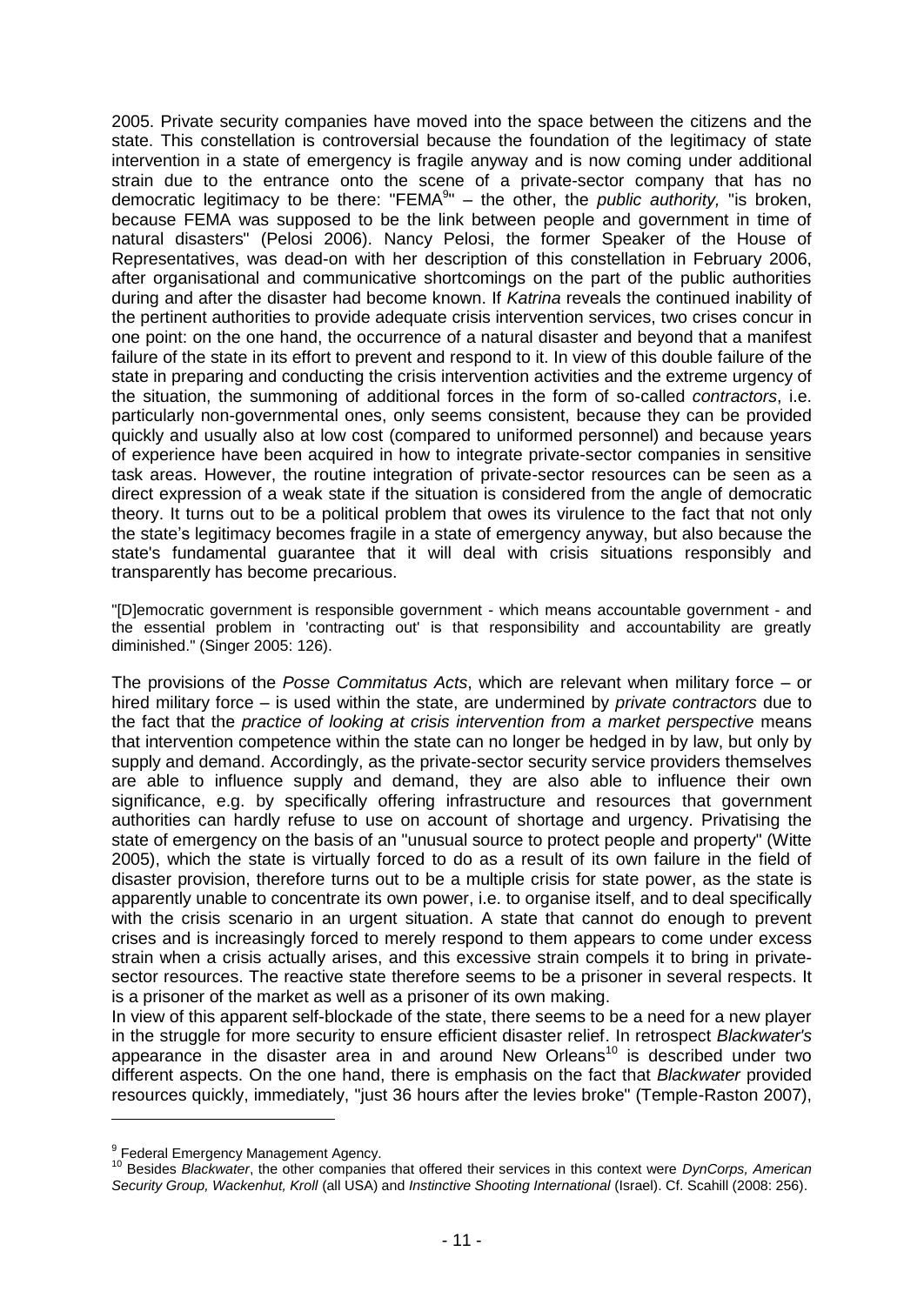which suggests some kind of improvisation or self-authorisation, but definitely a legal loophole in view of the shortage of time; on the other, the fact that *Blackwater* was able to go into action and be able to provide some 600 employees within an extremely short period of time is attributed to contracts with the DHS that already existed or were updated or concluded during the operation, while the DHS itself, a government authority, was evidently not sufficiently capable of organising the operation effectively. There seems to be little congruence between these two assessments, and this insufficient plausibility between the two lines of information suggests that there was that deficiency in transparency which Scahill warns as being legally questionable in his analysis of *Blackwater's* security services in view of the disaster management in New Orleans. From the viewpoint of the players directly involved, however, such a deficiency in accountability is not necessarily a disadvantage in emergency situations. On the contrary, it is likely to create attractive room for manoeuvre for state and non-state players for the precise reason that there is greater difficulty in specifically assigning responsibility and establishing sufficient transparency. The need for security and the possibilities for meeting it thus seem to generate a target attainment conflict  $-$  a maximum in terms of the rule of law (because even states of emergency are not entirely disconnected from the rule of law) and a maximum in terms of security seem to be incompatible.

What can be deduced from the Katrina case are the arguments a state in need of protection during a disaster has when it can only accomplish its core tasks by purchasing additional security measures. The monopoly of a state which relied on state players to deal with military and civilian disasters and crises crumbles. From the legal point of view, this erosion of the state's monopoly on security is questionable because in view of the *narrative of the feeble state,* players who are only subject to significantly less state control and accountability are used in situations where state legitimacy is already fragile. While in traditional crisis intervention, reliance is placed on the military and police and therefore a minimum in terms of player juridification can even be guaranteed during a crisis, mercenaries are only under obligation to their employer, not to the sovereign that dispatches them. The acceptance *Blackwater* nevertheless meets with as a private-sector company in the field of crisis intervention coincides with the powerlessness of state institutions. Over time, this creeping erosion of the quality of the players in crisis situations guaranteed by the state and its institutions will lead to public-sector service providers being substituted by private-sector ones.

Even though *Blackwater's* intervention in the activities conducted in the wake of *Hurricane Katrina* in the New Orleans area was limited in comparison to the services rendered by the government, it is nevertheless of considerable symbolic importance. One level at which this is the case is the logic used as reasoning for the state of emergency, which after *Katrina* is a discourse that can be plausibilised using commercial warrants. This has significantly expanded the spectrum of acceptable reasonings beyond the political framework. The other level affected is that of the democratic legitimacy of and responsibility for executive expansions, which for the first time is superimposed by efficiency and cost considerations. One dimension of the criticism of *contracting out* in democratic theory becomes apparent when it is seen in the context of the innovation of American democracy as formulated by James Madison in the *Federalist Papers*:

"[...] The advantage America has over the old method of preparing and adopt a thorough draft constitution [...]" consisted precisely in "bringing about a new beginning by the intervention of an advisory assembly of citizens and not by a mystical constitutional source." (Madison, as cited by Adams/Adams 1994: 217, 216).

As neoliberal ideology has now become hegemonic, the references to the market can be described as a new *strategic narrative* that even goes beyond the *dictate of efficiency* and could also be summarised by the term *economisation of the state of emergency*.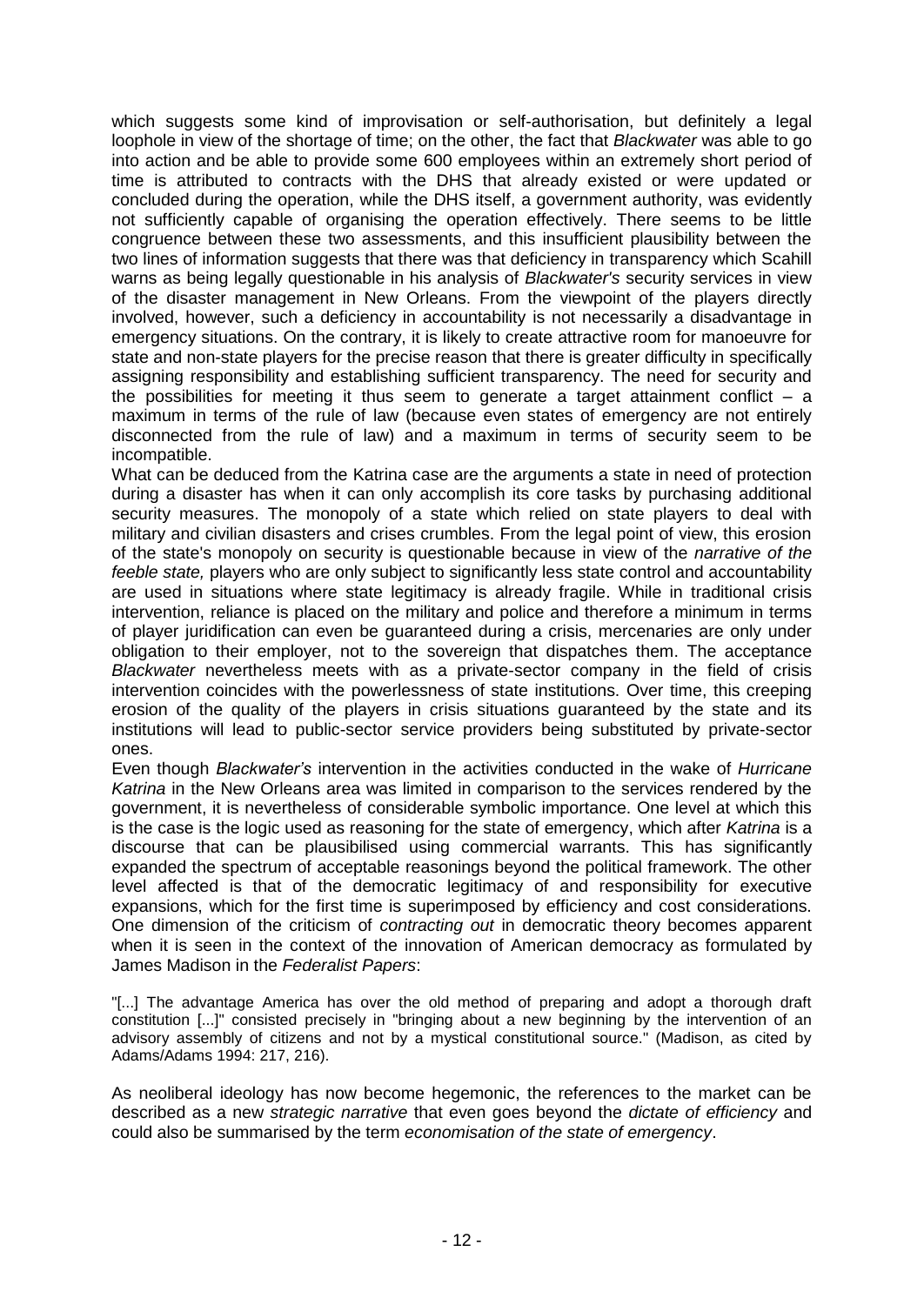# **4. Erosion of the Rule of Law**

Then, however, there is the fundamental question that  $-$  also in the context of Madison  $-$  is linked with the problem of setting limits for the suspension of norms outlined in the introduction: "How could it come about that a people that had been so concerned about its freedom [...] now abandoned its precautionary measures up to [this] point [...]?" (ibid.: 216). If an attempt is made to proceed from this question and evaluate strategic narratives used to plausibilise states of emergency, the impression that is created is that the combination of the three elements of warrants presented provides an effective set of instruments for suppressing the normal functioning of a representative democracy. Over a prolonged period of time and in various political systems – presidential, semi-presidential and parliamentarian –, the executive has repeatedly succeeded in enforcing the suspension of norms by using a functionally identical set of such narrative elements. When consideration is also taken of the finding that states of emergency are becoming comparatively more frequent following the attacks in New York and Washington than they were in other eras, the impression that the state of emergency could increasingly become the actual *normality of representative democratic governance* is hardening.

This impression that, in material terms, more executive powers are being bought at the expense of the citizens' rights of *habeas corpus* is highly problematic because the warrants associated with the decision to declare a state of emergency can today be communicated more intensively than ever. Due to the hardening of the above-mentioned narrative elements and in view of the advances in technology, what seemed essential to save the republic during an emergency has become a threat to the constitutional state based on representative democracy: the rule of law, it has been found, is eroding more and more.

The answer that could be given to Madison is that freedom has disappeared because a strategic narrative and its elements that have been in use for a long time have finally aligned with the technical conditions that are conducive to their dissemination. – The lack of freedom and not the rescue of democracy, it seems, is the true point of alignment.

### **5. Bibliography**

- Adams, Angela / Adams, Willy Paul (Hrsg.), 1994: Die Federalist-Artikel. Politische Theorie und Verfassungskommentar der amerikanischen Gründerväter. Mit dem englischen und deutschen Text der Verfassung der USA, Paderborn et al.
- Agamben, Giorgio, 2008: Was ist ein Dispositiv? Aus dem Italienischen von Andreas Hiepko, Zürich/Berlin.

Agamben, Giorgio, 2004: Ausnahmezustand. Homo Sacer II. 1, Frankfurt a. M.

Altenried, Moritz, 2011: Aufstände, Rassismus und die Krise des Kapitalismus. England im Ausnahmezustand, Münster.

Blanco, Kathleen B., 2005: Brief an George W. Bush vom 28.8.2005.

Blanco Lopez, Jose, 2010: Defender el interés general, blog entry.

Bourdieu, Pierre, 1979: La Distinction. Critique sociale du Jugement, Paris.

- Bush, George W., 2001: Military Order: Detention, Treatment, and Trial of Certain Non-Citizens in the War Against Terrorism, Washington D. C. [ 13 Nov 2001 ].
- Cáceres, Javier, 2010: Luftverkehr in Spanien normalisiert sich wieder, in: Süddeutsche Zeitung, 6 Dec 2010, 7.
- de Gaulle, Charles, 1961: Message au lendemain du putsch des généraux, 23 Avril 1961, in: La Fondation Charles de Gaulle/L'Institut National Audiovisuel,<http://www.ina.fr/fresqu> es/degaulle/fiche-media/Gaulle00071/discours-du-23-avril-1961.html [10 Mar 2013].
- Foucault, Michel, 2003: Schriften in vier Bänden. Dits et Berits. Band III: 1976-1979. Herausgegeben von Daniel Defert und Frangois Ewald unter Mitarbeit von Jacques Lagrange. Aus dem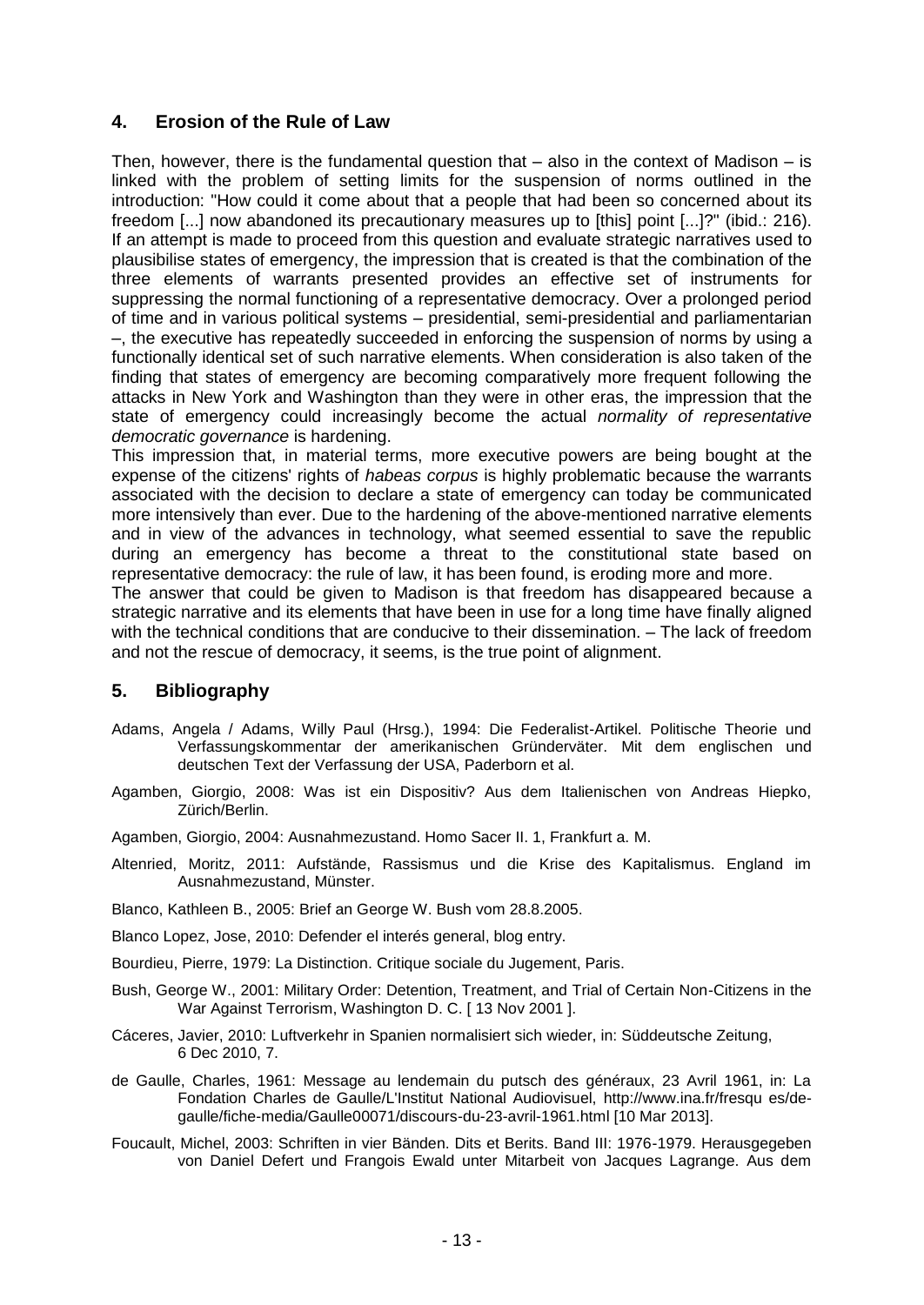Französischen von Michael Bischoff, Hans-Dieter Gondek, Hermann Kocyba und Jürgen Schröder, Frankfurt a. M.

- Frankenberg, Günther, 2010: Staatstechnik. Perspektiven auf Rechtsstaat und Ausnahmezustand, Frankfurt a. M.
- Journal officiel de la République française, 2005: Assemblée Nationale. Session ordinaire de 2005- 2006. 53<sup>e</sup> séance. Compte rendu intégral. 2<sup>e</sup> séance du mardi 8 novembre 2005, Paris (=Année 2005 - N<sup>0</sup>86(2) A.N.).

Lawrence, Chris / Lavandera, Ed, 2005: Relief workers confront ,urban warfare', in: CNN.com.

- Lemke, Matthias, i.E.: Am Rande der Republik. Ausnahmezustände und Dekolonisierungskonflikte in der V. Französischen Republik, in: Rüdiger Voigt (Hrsg.), Ausnahmezustand. Carl Schmitts Lehre von der kommissarischen Diktatur, Baden-Baden.
- Lemke, Matthias, 2012: Ausnahmezustände als Dispositiv demokratischen Regierens. Eine historische Querschnittsanalyse am Beispiel der USA, in: Zeitschrift für Politikwissenschaft, 22 (3), 307-331.
- Lemke, Matthias, 2011: Das altemate law der Demokratie: Begründungspraktiken für Ausnahmezustände in den USA (1944) und Spanien (2010), in: Zeitschrift für Politik, 58 (4), 369-392.
- Lemke, Matthias, 2010: Das alter ego der Souveränität. Zur Begründung von Normsuspendierungen im Ausnahmezustand, in: Salzborn, Samuel/Voigt, Rüdiger (Hg.), Souveränität. Theoretische und ideengeschichtliche Reflexionen, Stuttgart, 83-102 (=Staatsdiskurse, Bd. 10).
- Lincoln, Abraham, 1861: Suspension of the Writ of Habeas Corpus Relating to the Events in Baltimore, Washington.
- Machiavelli, Niccolò, 1990: Discorsi. Abhandlungen über die ersten zehn Bücher des Titus Livius, in: Ders., Politische Schriften. Herausgegeben von Herfried Münkler, Frankfurt a.M., 125-269.
- Ministerio de la Presidencia, 2010: 18683 Real Decreto 1673/2010, de 4 de diciembre, por el que se declara el estado de alarma para la normalización del servio publico esencial del transporte aéreo, in: Boletin Official del Estado, No. 295, See. L, 101222-101223.
- Niday, Jackson A., 2008: The War against Terror as War against the Constitution, in: Canadian Review of American Studies, 38 (1), 101-117.
- Pelosi, Nancy, 2006: Katrina Response a Scandal of Incompetence and Cyronism, in: California Chronicle, 8 Feb 2006.
- Rossiter, Clinton L., 1948: Constitutional Dictatorship. Crisis and Government in the Modern Democracies, Princeton.
- Scahill, Jeremy, 2008: Blackwater. Der Aufstieg der mächtigsten Privatarmee der Welt, Munich.
- Scahill, Jeremy, 2005: Blackwater down, in: The Nation, 21 Sep 2005.
- Schaal, Gary S. / Lemke, Matthias, i.E.: Die Ökonomisierung des Politischen, in: Schaal, Gary S. / Lemke, Matthias / Ritzi, Claudia (Hg.), Die Ökonomisierung der Politik in Deutschland - eine vergleichende Politikfeldanalyse, Wiesbaden.
- Singer, Peter W., 2005: Outsourcing War, in: Foreign Affairs, 2/2005.
- Stephan, Robert B., 2006: Statement of Colonel Robert B. Stephan (USAF, retired), Assistant Secretary of Infrastructure Protection, U.S. Department of Homeland Security, in: United States Senate Committee on Homeland Security and Governmental Affairs, Minutes of the hearing on 10 Feb 2006.
- Takezawa, Yasuko Iwai, 1995: Breaking the Silence. Redress and Japanese American Ethnicity, Ithaca / London.
- Temple-Raston, Dina, 2007: Blackwater Eyes Domestic Contracts in U.S., in: National Public Radio, 28.9.2007.
- Toulmin, Stephen E., 2003: The Uses of Argument. Updated Edition, Cambridge/New York.